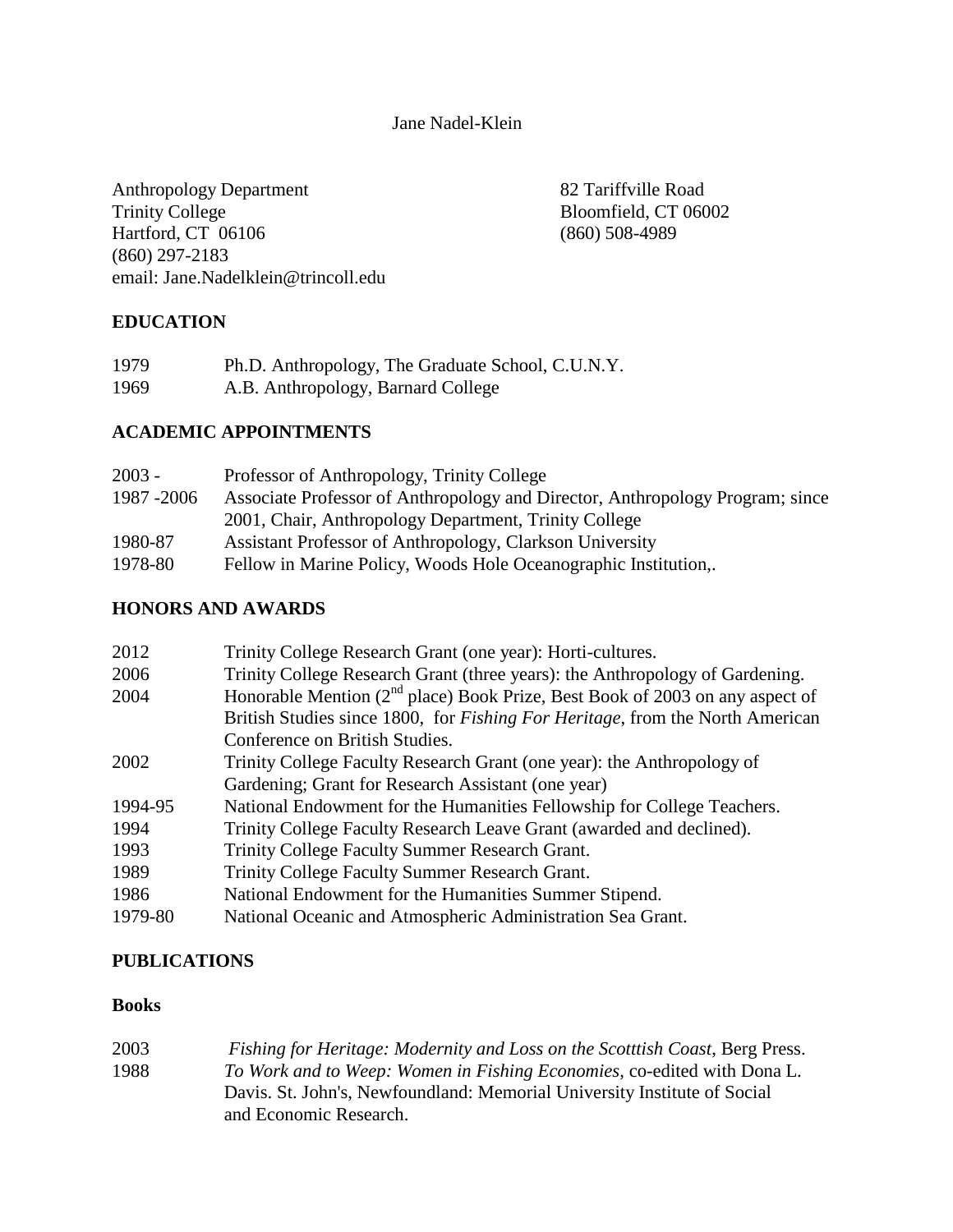### **Articles**

2010 Cultivating Taste and Class in the Garden. Pp. 107-121 in A. Gronseth and D. Davis, eds., *Mutuality and Empathy: Self and Other in the Ethnographic Encounter.*  Sean Kingston.

Gardening in Time: Happiness and Memory in American Horticulture. pp. 165-184 in A. Gallinat and P. Collins, eds, *The Ethnographic Self as Resource: Writing Memory and Experience into Ethnography.* New York and Oxford: Bergahn.

- 2000 Granny Baited the Lines.Gender and the Resource Crisis in the North Atlantic Fishing Community. pp 363-372, special issue of *Women=s Studies International Forum*, edited by D. Davis and S. Gerrard.
- 1999 Walking the Line: Anthropology, Disciplinary Boundaries and the Liberal Arts. pp. 202- 210 in M. McLaughlon, D. Hyland and J.R. Spencer, eds. *Teaching Matters: Essays on Liberal Education at the Millenium*. Hartford: Trinity College.
- 1997 Gender, Culture and the Sea. With D. Davis in C. Sachs, ed., *Gender and Natural Resources*. New York: Taylor and Francis. (Reprinted from 1992 *Society and Natural Resources* 5:135-148, with updated commentary).

Crossing a Representational Divide: From West to East in Scottish Ethnography. pp. 86- 102 in A. James, J. Hockey, and A. Dawson, eds., *After Writing Culture: Epistemology and Praxis in Contemporary Anthropology*. ASA Monograph 34. London: Routledge.

- 1995 Occidentalism as a Cottage Industry: Representing the Autochthonous 'Other' in British and Irish Rural Studies. pp. 109-134 in J. Carrier, ed., *Occidentalism: Images of the West*. Oxford University Press.
- 1993 The Celts of the British Isles. pp. 196-197 in M. Miller, ed., *State of the Peoples: A Global Human Rights Report on Societies in Danger*. Boston: Beacon Press.
- 1992 Gender, Culture, and the Sea: Contemporary Theoretical Approaches. with D Davis, *Society and Natural Resources* 5 (2): 135-148.
- 1991 Reweaving the Fringe: Localism, Tradition, and Representation in British Ethnography, *American Ethnologist* 18 (3): 500-517.

Picturing Aborigines: a Review Essay on the Significance of *After Two Hundred Years: Photographic Essays on Aboriginal and Islander Australia Today*. Penny Taylor, ed. In *Cultural Anthropology* 6 (3):414-423.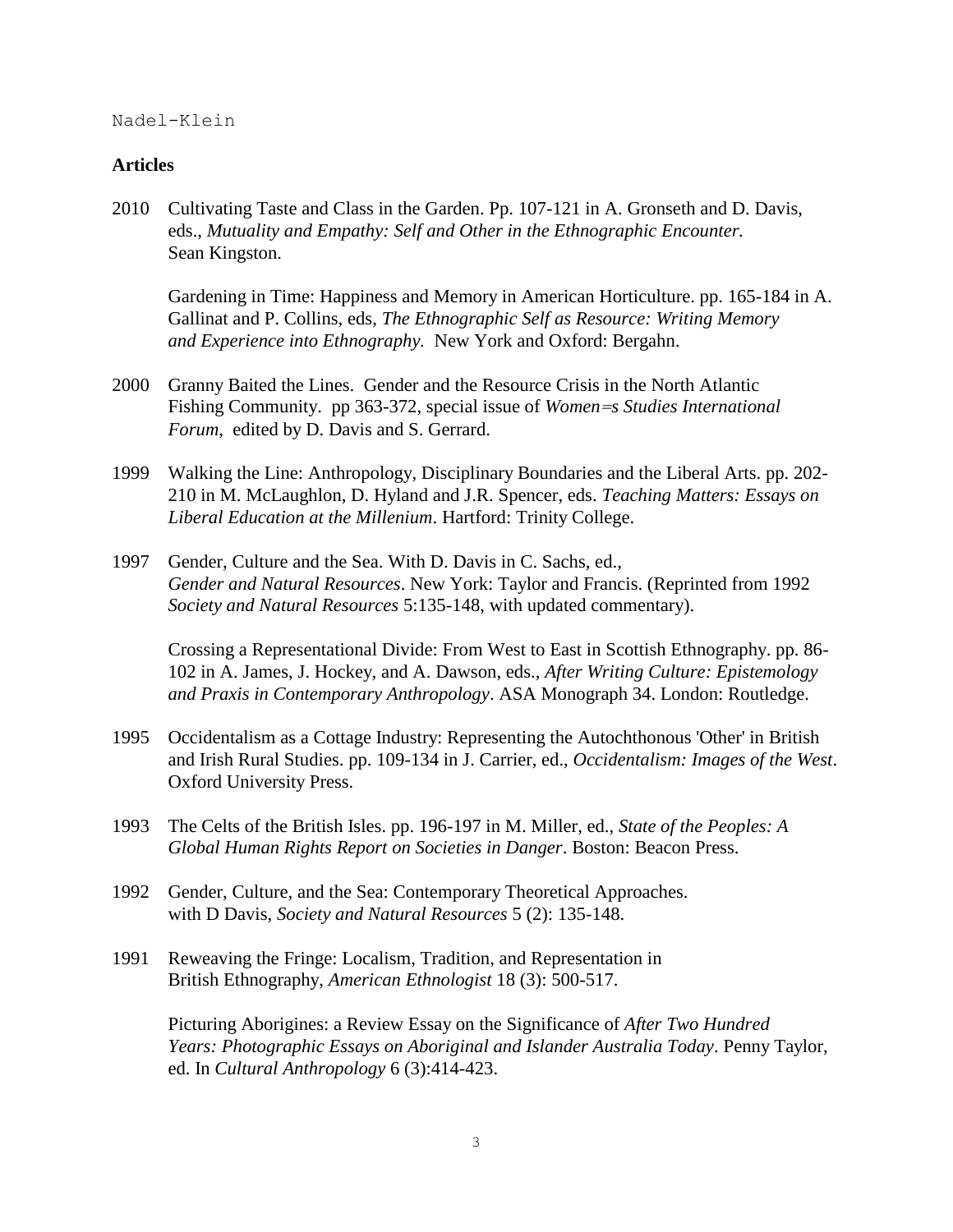1988 A Fisher Laddie Needs a Fisher Lassie: Endogamy and Work in a Scottish Fishing Village. pp. 190-210 in Nadel-Klein and Davis, *To Work and To Weep*.

Gender in the Maritime Arena. with Dona Davis, pp. 1-17 in Nadel-Klein and Davis, *To Work and to Weep*.

Terra Incognita? a Review of the Literature on Women in Fishing. with D. Davis, pp. 18- 50 in Nadel-Klein and Davis, *To Work and to Weep*.

Changing Waters: a Cross-Cultural Survey of Petroleum Development Impacts on Artisanal Fishing Communities. pp. 106-112 in E. Reichel (ed.), *Identidad y transformacion de las Americas* Bogota: Editorial Presencia.

- 1986 Burning with the Fire of God: Calvinism and Community in Scottish Fishing Villages. *Ethnology* 25 (1):49-60.
- 1984 Stigma and Separation: Pariah Status and Community Persistence in a Scottish Fishing Village. *Ethnology* 23 (2):101-115.
- 1983 Houston's Little Sisters: a Cross-Cultural Perspective on Offshore Oil. *Human Organization* 42 (2):167-172.

### **Non-Scholarly Pieces**

- 2010 Update: An Anthropologist in the Garden. In the *Newsletter of the Connecticut Horticultural Society.*
- 2006 An Anthropologist in the Garden. In the *Newsletter of the Connecticut Horticultural Society.*
- 2003 Planting and Harvesting in a Freshman Seminar,@ *Chronicle of Higher Education*, *The Chronicle Review*, May 9: 5.

### **REVIEWS**

- 2014, of *The Anthropology of Protestantism* by Joseph Webster for the Council for European Studies.
- 2006 of *Dropping Anchor, Setting Sail* by Jacqueline N. Brown. *Anthropological Quarterly* 79 (2): 363-367.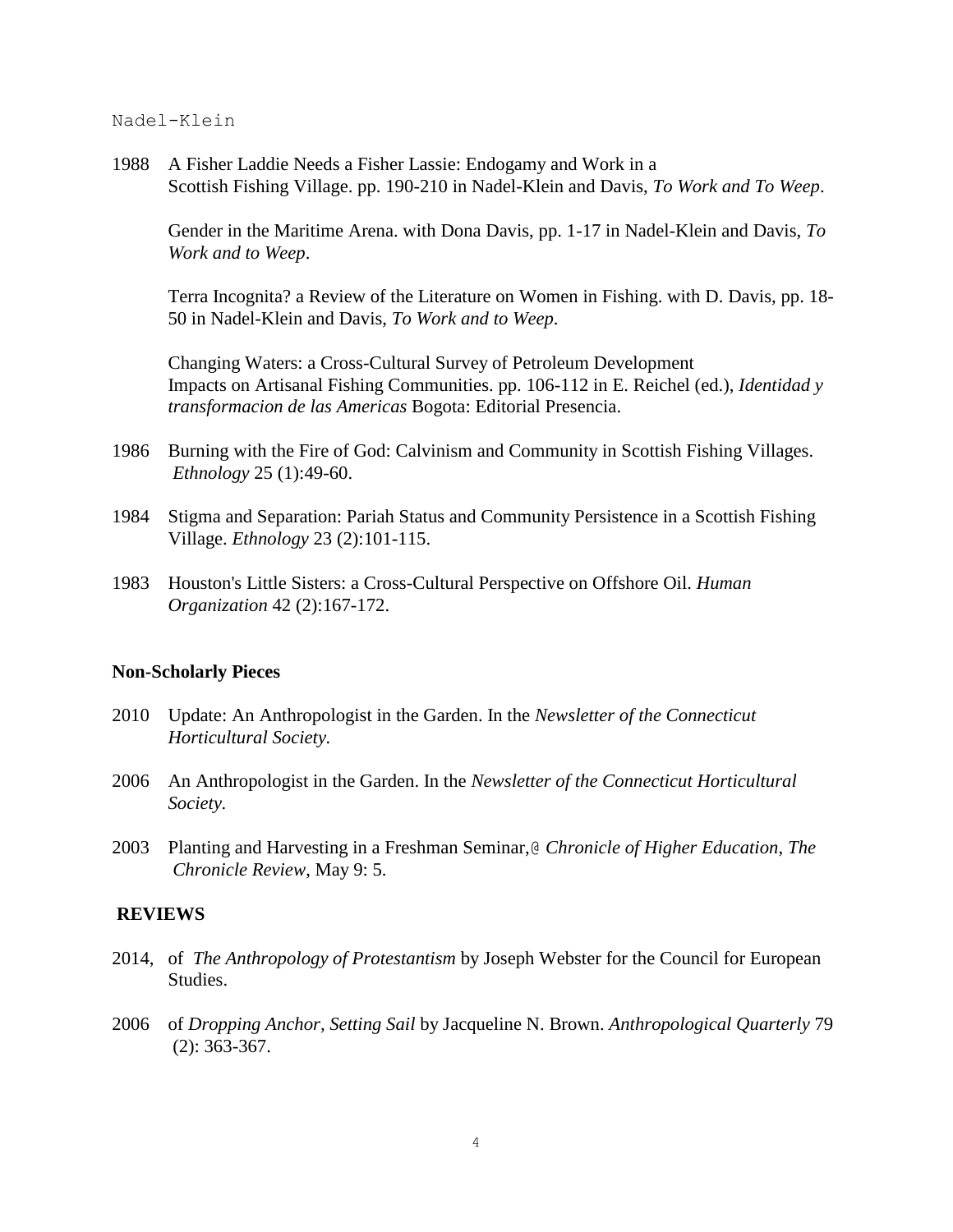1999 of *Reimagining Culture: Histories, Identities and the Gaelic Renaissance* by Sharon MacDonald. *Anthropological Quarterly* 72(3): 147-148.

of *White Settlers: the Impact of Rural Repopulation in Scotland*. By Charles Jedrej and Mark Nuttall. *Journal of the Royal Anthropological Institute*.

of *Images of Contemporary Iceland*, Gisli Palsson and E. Paul Durrenberger, eds. *Journal of the Royal Anthropological Institute* .

of *In Place: Spatial and Social Order in a Faeroe Islands Community* by Dennis Gaffin. *American Ethnologist* 26(1): 25-26.

- 1997 of *The Textual Life of Savants: Ethnography, Iceland, and the Linguistic Turn* by Gisli Palsson. *American Ethnologist* 24 (3).
- 1996 of *Appetites and Identities: an Introduction to the Social Anthropology of Western Europe* by Sara Delamont. *American Ethnologist* 23(1):156-157.
- 1995 of *The Mother Town: Civic Ritual, Symbol, and Experience in the Borders of Scotland* by Gwen Kennedy Neville. *American Ethnologist* 22 (4): 1073-1074.
- 1993 of *Whalsay: Symbol, Segment and Boundary in a Shetland Island Community* by Anthony P. Cohen, and of *Scottish Crofters: A Historical Ethnography of a Celtic Village* by Susan Parman. *American Ethnologist* 20 (3):643-644.
- 1991 of *Frisian and Free: Study of an Ethnic Minority in the Netherlands* by Cynthia Mahmood. *Bulletin of the Society for the Anthropology of Europe* 5 (2):7.
- 1990 of *Culture Builders: an Anthropology of Middle Class Life*, by Orvar Lofgren and Jonas Frykman. *Ethnohistory* 37 (1):74-76.
- 1989 of *Fisher Folk: Two Communities on Chesapeake Bay*, by Carolyn Ellis. *American Ethnologist* 16 (1):184-185.
- 1988 of *Occupation and Society: the East Anglian Fishermen 1880-1914*, by Trevor Lummis. *American Ethnologist* 15(3):577-578.
- 1987 of *Gamrie: an Exploration in Cultural Ecology* by Edward Knipe. *AmericanEthnologist* 14(3):572-573.
- 1985 of *The Traveller-Gypsies* by Judith Okely. *Nomadic Peoples* 17:115-117.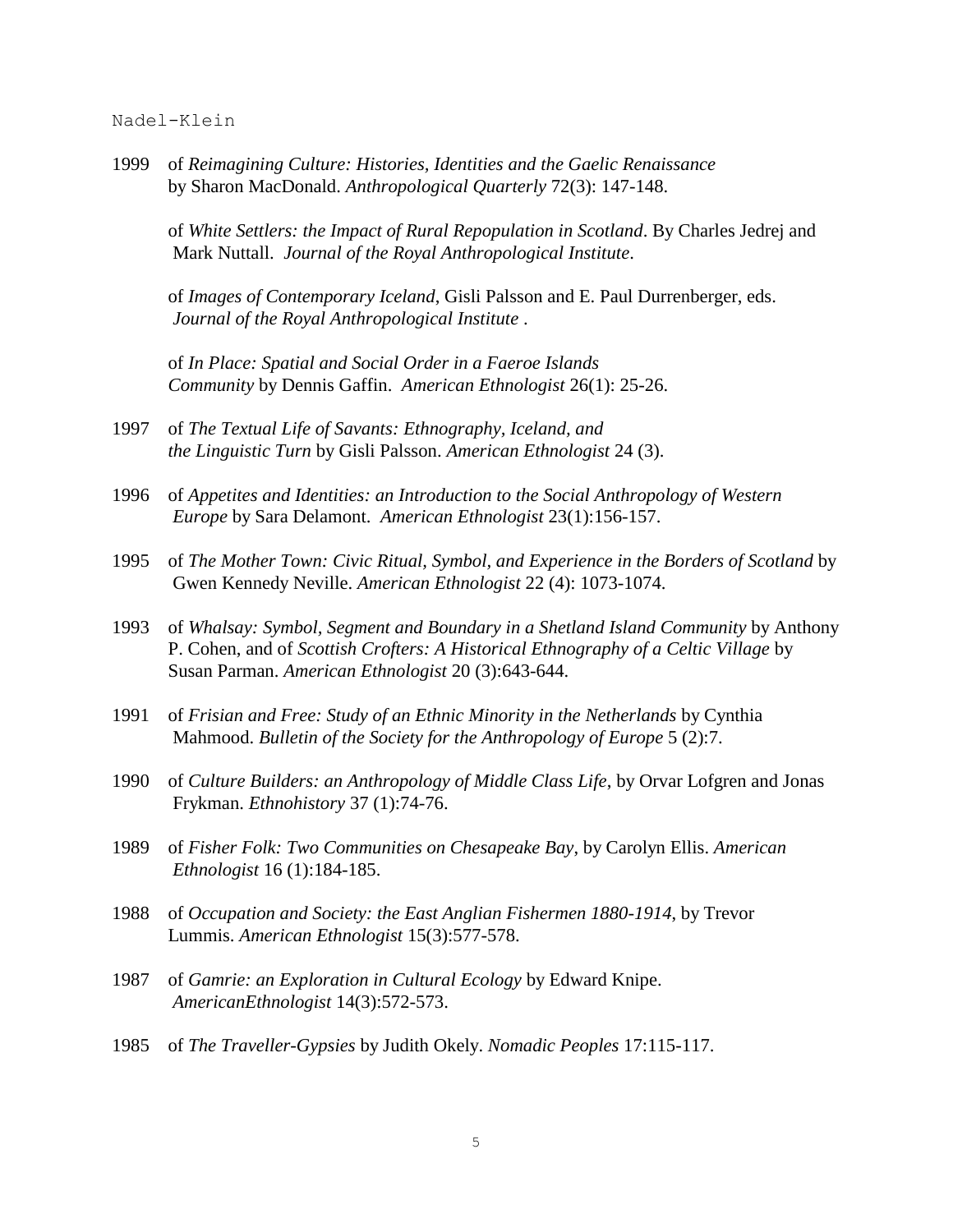### **WORK IN PROGRESS**

*Garden Variety: Society and the Making of Horticultural Taste*.

### **SCHOLARLY PAPERS**

- 2014 Of Nature and the Native: Changing Views of Biodiversity and Aesthetics in American Gardens. Invited paper for conference on Cultures of Biodiversity. Norwegian Research Council. Oslo.
- 2013 Marketing Eden: display, discourse and the world of horticultural trade shows. American Anthropological Association, Chicago, November.
- 2013 Fifty Shades of Green: Marketing Plants in Eden. IUAES, Manchester, England
- 2011 Cultivating Gardeners, Nurturing Home. International Society for Ethnology and Folklore (SIEF). Lisbon.
- 2007 Is a Golf Course a Garden? Points of Divergence and Convergence in the Evolution of a Landscape Practice, with Bradley S. Klein. Conference on Garden History, University of Glasgow.

Maritime Memoryscapes: Object and Narrative in the Homes of Scottish Fisherfolk. American Anthropological Association.

- 2006 Gardening in Time: Memory and Moral Community in American Horticulture. European Association of Social Anthropologists, Bristol, England.
- 2005 Branching Out: Entering a New Kind of Field. Society for the Anthropology of North America, San Diego.
- 2004 Cultivating Knowledge: Exploring the Spoken and Unspoken World of Gardeners. European Association of Social Anthropologists, Vienna.
- 2004 Second Flowering: an Anthropologist Digs for Insight. Faculty Research Lecture, Trinity College.
- 2002 Growing Pains: Ideology and Politics in the American Community Gardening Movement, American Anthropological Association, New Orleans.
- 1998 Heritage Trails and Fisher Museums: Producing History in Scotland, American Anthropological Association, Philadelphia.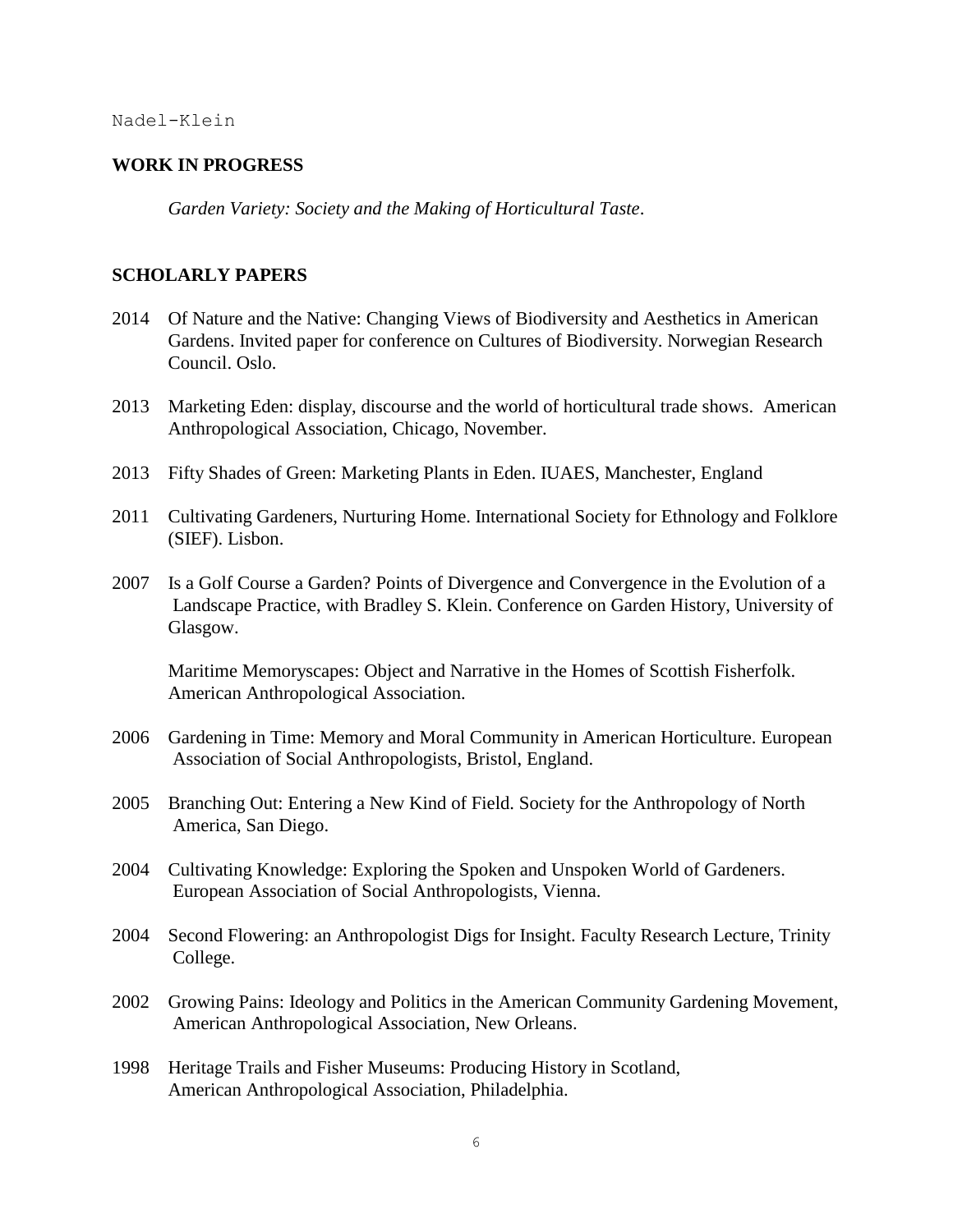- 1995 Crossing a Representational Divide: from West to East in Scottish Ethnography. Association of Social Anthropology, Hull, England.
- 1993 Hopping Down the Heritage Trail: Cultural Survival and Scottish Fisheries Museums. American Anthropological Association, Washington, DC.
- 1992 Occidentalism as a Cottage Industry: Representing the Autochthonous Other in British and Irish Village Studies. American Anthropological Association.
- 1991 The Fieldworker as Chameleon: Investigating Nationalism and Social Class in Eastern Scotland. American Anthropological Association, Chicago.

Fear, Secrecy and Historical Memory in Coastal Scotland. American Ethnological Society, Charleston.

1990 Taking the Wind out of their Sails: Marginality and Survival in the North Atlantic. with Dona L. Davis, Northeastern Anthropological Association, Burlington.

Scotland: Nation, Region and Representation, Council for European Studies, Washington, DC.

- 1989 Scottish Localism and the Global Division of Labor, International Studies Association, London.
- 1988 Against the Tide: the Past as Present in Coastal Scotland, American Anthropological Association, Phoenix.
- 1987 The Heart of the Heart of Darkness: a Case for the Anthropology of Europe American Anthropological Association, Chicago.
- 1986 "Delightfully Feudal": Elite Views of Social Class in Rural Scotland, American Anthropological Association, Philadelphia.
- 1985 Changing Waters: a Cross-Cultural Survey of Petroleum Development Impacts on Artisanal Fishing Communities. 45 Congreso Internacional de Americanistas, Bogota.
- 1984 Internal Colonialism Revisited, or, Not all "Celts" are Alike in the Dark. American Anthropological Association, Washington, D.C.
- 1983 A Fisher Laddie Needs a Fisher Lassie: Endogamy and Work in a Scottish Fishing Village, American Anthropological Association, Chicago.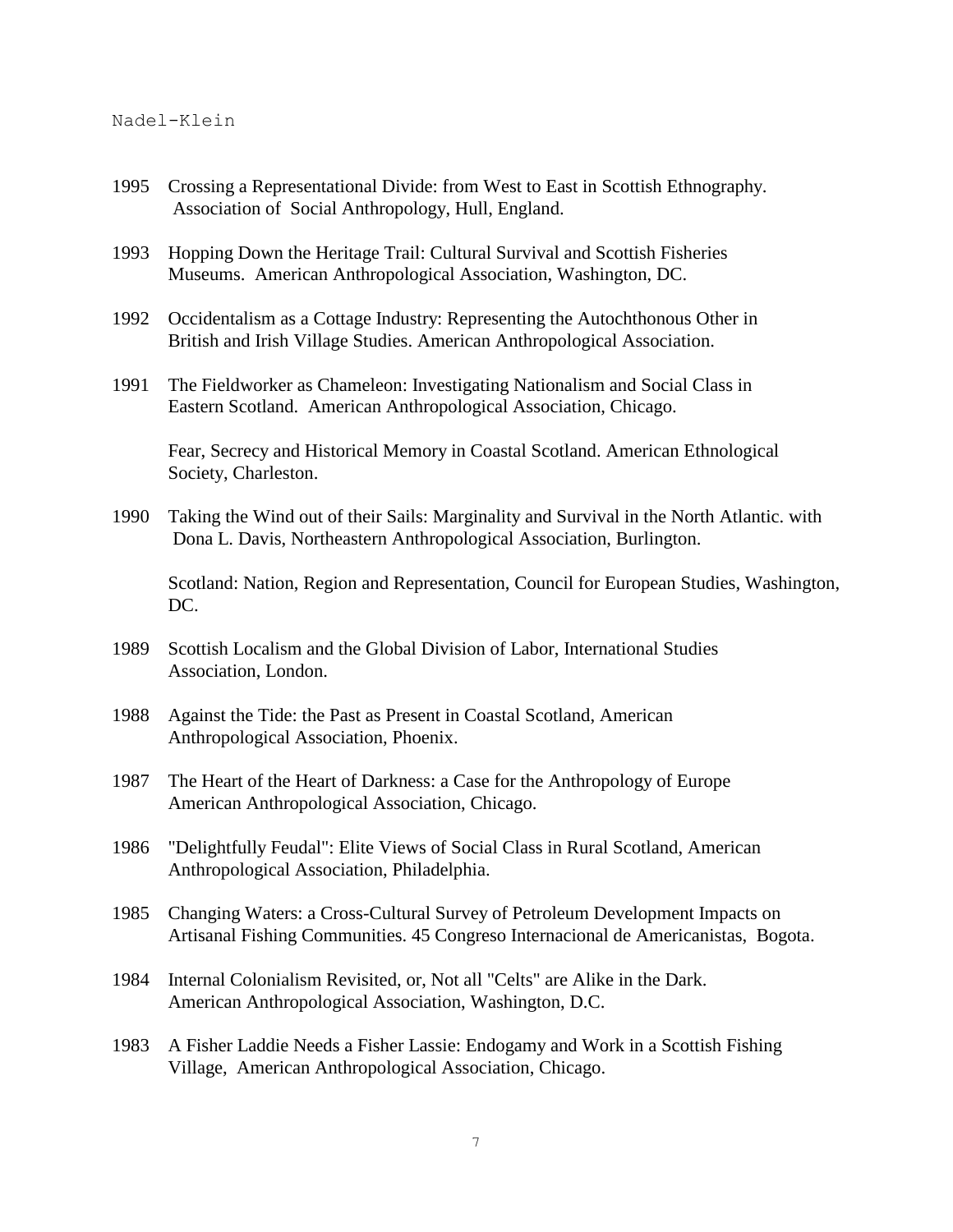1982 An Embarrassment of Riches: Fish, Oil and Georges Bank, International Congress of Anthropological and Ethnological Sciences, Quebec City.

The Water is Wide: Problems of Class and Community in a Scottish Village, American Anthropological Association, Washington, DC.

- 1981 Stigma and Separation: Fisherfolk in Scotland. American Anthropological Association, Los Angeles.
- 1980 Houston's Little Sisters: a Cross-Cultural Perspective on Offshore Oil, Society for Applied Anthropology, Edinburgh.
- 1979 Scots and Sassenachs: Scottish Nationalism and Ethnic Identity, American Anthropological Association, Cincinnati.

A Lot of Heat, But Not Much Light: an Anthropologist Looks at Offshore Oil, Society for Applied Anthropology, Philadelphia.

1978 Bubble, Bubble, Oil and Trouble: the Impact of North Sea Oil Development on an East Coast Scottish Village and Town, Northeastern Anthropological Association, Quebec City.

### **INVITED LECTURES**

- 2014 Fifty Shades of Green: gardeners and the green industry. For the Perennial Plant Conference, University of Connecticut, Storrs.
- 2007 Looking Back at Fisherfolk, Elphinstone Institute, University of Aberdeen
- 2006 Fisher Lassies and the Idea of Matriarchy, Sabhal Mor Ostaig, University of the Highlands and Islands, Isle of Skye.
- 1999 Fishing for Heritage: Museums, Communities, and Competing Agendas, University of Edinburgh.
- 1996 Coping with the Crisis in Scottish Fishing Villages, Lecture for Department of Social Science Administration and Policy, University of Tromso, Norway.

An American Female Researcher and Scottish Laddies: Dilemmas of Participation and Observation in a Changing Environment, Doctoral Seminar on Gender and the Fisheries Crisis in the North Atlantic. College of Fisheries Science, University of Tromso.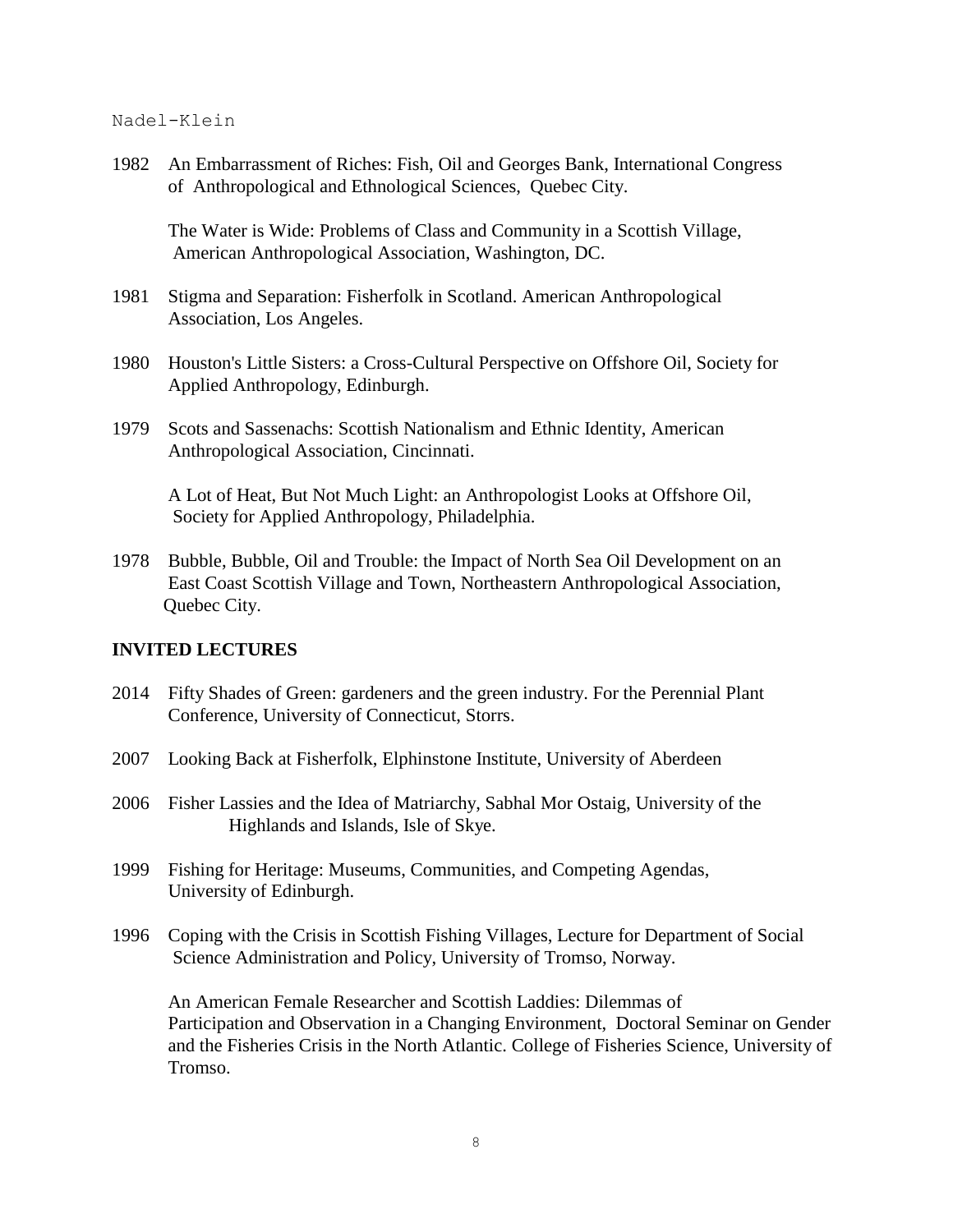Gender and Locality: Feminist Research in an Anthropological Framework. Doctoral Seminar on Gender and the Fisheries Crisis in the North Atlantic, College of Fisheries Science, University of Tromso.

Does the Fisher Laddie Still Need the Fisher Lassie? Problem Solving and Gender Roles in a Scottish Village, Doctoral Seminar on Gender and the Fisheries Crisis in the North Atlantic, College of Fisheries Science, University of Tromso.

1989 Women's Work and Fishing Community Survival, Memorial University of Newfoundland, St. John's, Newfoundland.

Not Quite Helpless: the Politics of Identity Among Scottish Fisherfolk, Trinity College Faculty Lecture Series.

1988 Mer-Maids of All Trades: Women in Fishing Communities, Trinity College Women's Center Lecture Series.

### **OTHER PROFESSIONAL ACTIVITIES**

- 2013 Co-organizer, with Beth Notar, panel Trade Shows, Commodity Flows and the Making of the Modern Consumer. American Anthropological Association. Chicago. November.
- 2013, Talk for TIIS on garden research.
- 2007 Organizer, Panel on Pleasure and Ambivalence, American Anthropological Association, Washington, D.C.
- 2000 Organizer, Panel on Nations, Regions and Museums of Europe, American Anthropological Association, San Francisco.
- 1996 Program Chair, Society for the Anthropology of Europe section of the American Anthropological Association.
- 1995 Program Chair-elect, Society for the Anthropology of Europe, 1995.

Discussant, Association for Social Anthropology, Hull, England.

- 1994 Discussant, panel on NAFTA in the Making: Producing, Appropriating and Contesting Globalization in Mexico's Daily Life, American Anthropological Association, Atlanta.
- 1992 Program Committee, Society for the Anthropology of Europe section of the American Anthropological Association.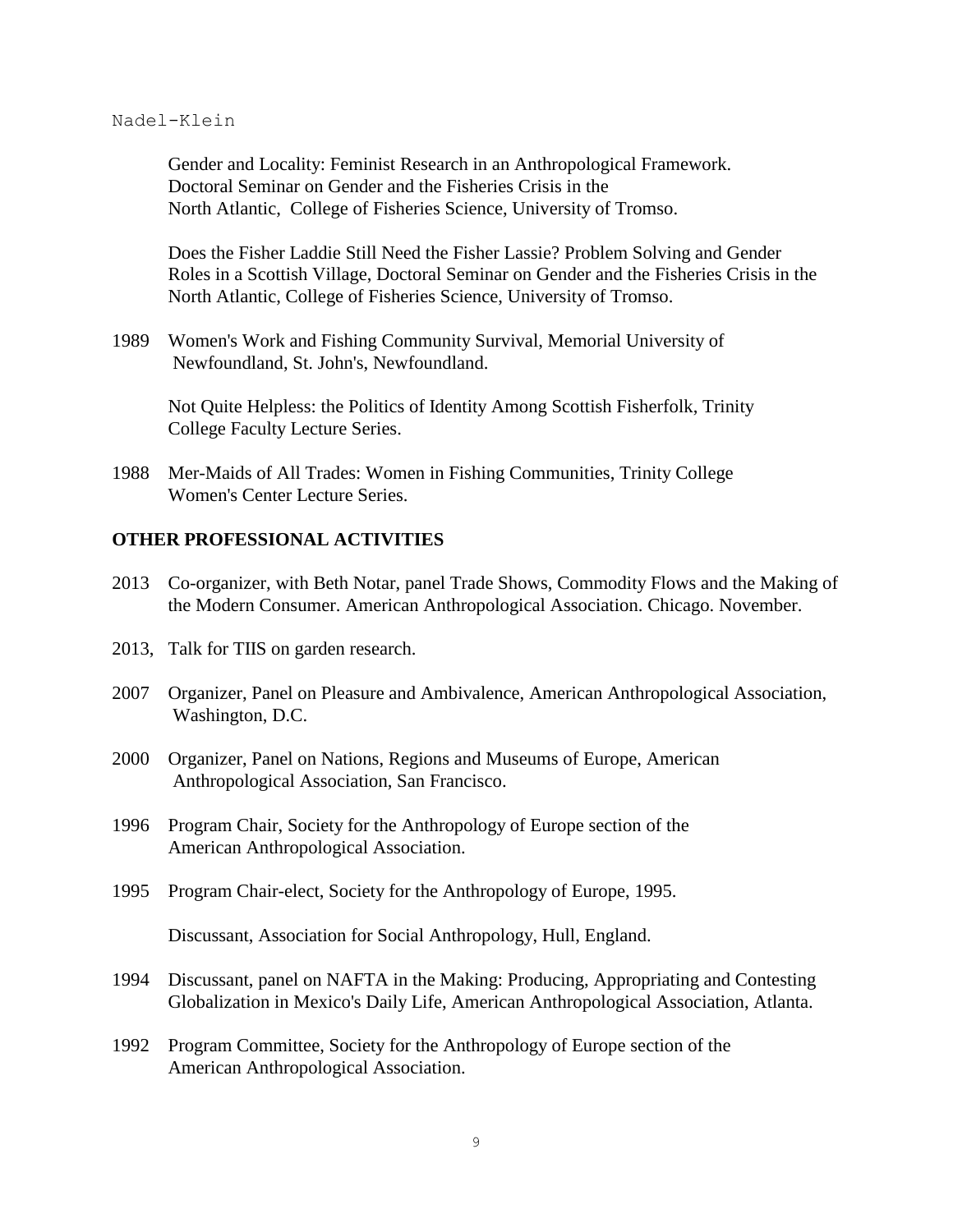Discussant, panel on Localism and the Transformation of Boundaries in Britain and Ireland, American Anthropological Association, San Francisco.

1990 Chair, panel on Marginality and Stratification, Northeastern Anthropological Association, Burlington VT.

### **DISSERTATION, GRANT, MANUSCRIPT REVIEWS**

ACLS - Social Science Research Council American Association of University Women Wenner-Gren Foundation for Anthropological Research Amherst College Faculty Research Grants *Human Organization Identities American Ethnologist Comparative Studies in Society and History Council for European Studies Anthropological Quarterly Cultural Anthropology Current Anthropology Focaal Urban Anthropology* University of Washington Press University of Wisconsin Press Institute for Social and Economic Research, Memorial University University of Massachusetts Press Cambridge University Press SUNY Press Routledge University of Melbourne (external examiner, Ph.D. thesis) University of Edinburgh (external examiner, Ph.D. thesis) University of Aberdeen (external examiner, Ph.D. thesis) Mount Holyoke College (external senior thesis reader)

### **COURSES TAUGHT AT TRINITY**

Introduction to Cultural Anthropology Ethnographic Methods and Writing History of Anthropological Thought Identities in Great Britain and Ireland The Meaning of Work Junior Seminar Senior Seminar Anthropological Perspectives on Women and Gender